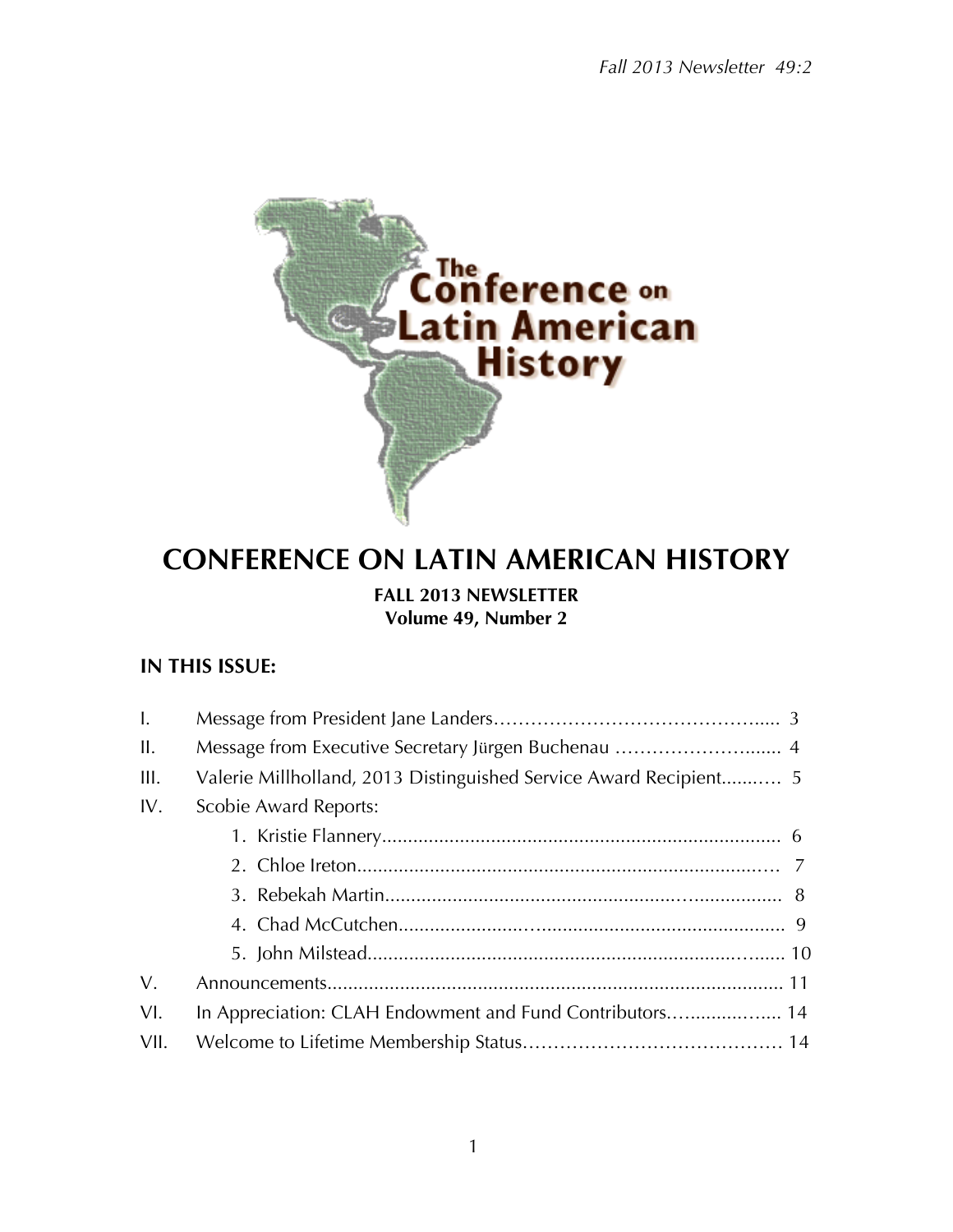# **2013 CLAH OFFICERS AND COMMITTEES**

#### **General Committee**

*Executive Committee:* President: Jane Landers Vice President: Jerry Dávila Past President: Cynthia Radding Executive Secretary: Jurgen Buchenau

*Elected Members:* Jane Mangan (2012-2013) Ben Vinson III (2012-2013) Nancy Appelbaum (2013-2014) Aldo Lauria-Santiago (2013-2014)

*Ex-Officio Members: HAHR* Editors: John D. French Jocelyn Olcott Peter Sigal *The Americas* Editor: Eric Zolov H-Latam Editors: Michael Innis-Jiménez Dennis Hidalgo Fritz Schwaller

#### **Standing Committees**

*2014 Program Committee:* Seth Garfield, Chair Tanalís Padilla Ann Twinam

*Nominating Committee:* Erick Langer, Chair Lyman Johnson Judy Bieber

#### **Regional/Topical Committees**

*Andean Studies:* Miguel LaSerna, Chair Heidi Scott, Secretary

*Borderlands/Frontiers:* Eric Schantz, Chair Robin Debry, Secretary

*Brazilian Studies:* Seth Garfield, Chair Martha Santos, Secretary

*Caribbean Studies:* Anne Macpherson, Chair Kennetta Hammond-Perry, Secretary

*Central American Studies:* Richard Grossman, Chair Heather Abdelnur, Secretary

*Chile-Río de la Plata Studies:* Rebekah Pite, Chair Camilo Trumper, Secretary

*Colonial Studies:* Yanna Yannakakis, Chair Alejandro Cañeque, Secretary

*Gran Colombia Studies:* Abel Ricardo Lopez, Chair Rob Karl, Secretary

*Mexican Studies:* Matt O'Hara, Chair David Tavárez, Secretary

*Teaching and Teaching Materials:* Brenda Elsey, Chair Jessica Stites-Mor, Secretary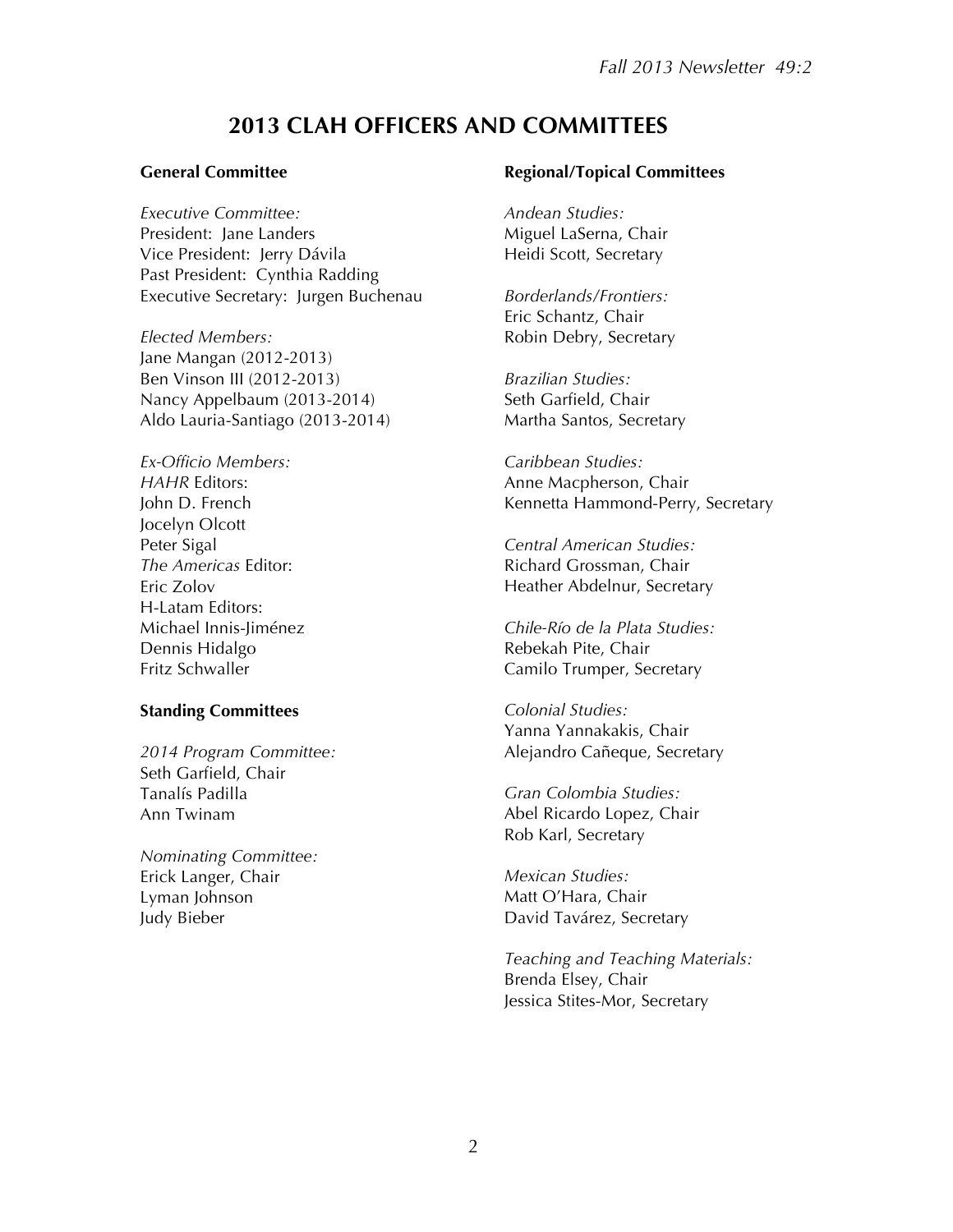# **I. MESSAGE FROM PRESIDENT JANE LANDERS**

Warm fall greetings to all of our members as we prepare to reunite at our upcoming annual conference in Washington, D.C. (January 2-5, 2014). The year has flown and I look forward to seeing everyone in Washington soon. We are indebted to the Program Committee chaired by Seth Garfield and also including Tanalís Padilla and Ann Twinam, for helping to organize such a strong CLAH program. The number of panels co-sponsored by the American Historical Association continues to grow, and this year the North American Conference on British Studies and the Labor and Working-Class History Association also cosponsored CLAH panels. This speaks to the strength and broad interest of CLAH's programming and to the engagement of our members in exciting interdisciplinary and international scholarship. I note that



many of the panels have taken a trans-national, Atlantic World, and global turn which links us in interesting ways to colleagues from other times and places, while out longstanding regional committees again mounted a strong slate of panels and roundtables. Our CLAH members also remain committed to mentoring younger scholars, with sessions devoted to publishing and to innovative approaches to teaching. Much of the program's logistical success is owed to our Annual Meeting Director, Audrey Fals Henderson, who has worked hard to make all the complex arrangements for the meeting, and who was ably assisted by CLAH's Graduate Assistant Candie Almengor.

Our Executive Secretary, Jürgen Buchenau, is also to be acknowledged for his exemplary and efficient management of the Secretariat and careful oversight of our finances. So once again, I would like to express my deep gratitude to Jurgen and Audrey and Candie and especially to our academic host, the University of North Carolina at Charlotte, for its continued and generous support of CLAH. I also want to thank our past presidents, Mary Kay Vaughn and Cynthia Radding, and our president-elect, Jerry Dávila, for their ongoing commitment and service to CLAH. Additionally, to the elected members of the General Committee who offer CLAH sage advice and direction, and the members of our Nominating Committee who put together this year's General Committee ballot. Finally, I would also like to thank the members of our nominating and prize committees who help us honor the best in our field.

We continue our efforts to build CLAH's capital reserve fund and to fully fund our CLAH awards. CLAH's Stewardship Committee, currently consisting of Barbara Tenenbaum, Fritz Schwaller and Jeffrey Lesser, with Jurgen serving ex-officio, is working to achieve these goals. As noted in our last newsletter, a generous bequest from the estate of our greatlymissed colleague, Paul Vanderwood, has helped advance this effort but we still need to do more to build our endowment reserves and strengthen CLAH's financial position. Over the next year I will explore possibilities for additional foundational support for CLAH and I welcome all suggestions and offers of help.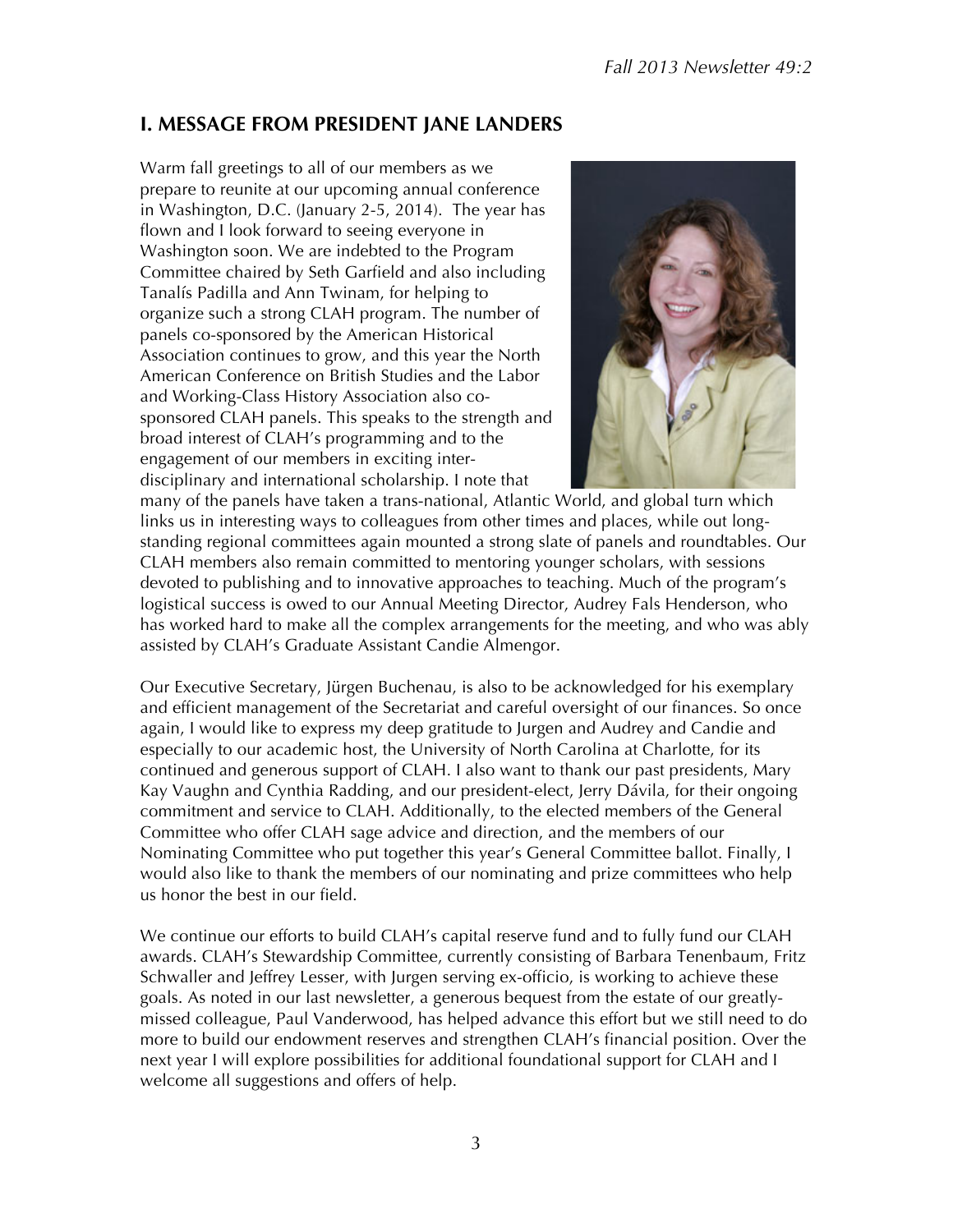Members' dues are also critical to this effort so we thank all of you who have already renewed your memberships for 2014 and invite those of you who have not yet renewed to visit the CLAH site to pay by credit card. You may also download the renewal form and mail in a check. Since CLAH does not charge a registration fee for our annual meetings, these dues are our principal source of income. We are always grateful, as well, for the generous donations members make to support our endowment and prizes.

So I look forward to a great meeting in Washington and to seeing you all there.

With all best wishes,

Jane Landers, President

# **II. MESSAGE FROM EXECUTIVE SECRETARY JURGEN BUCHENAU**

–––––––––––––––––––––––––––––––––––––––––––––––––––––––––––––––––––––––

Greetings from Charlotte, where we are busy preparing for the CLAH annual meeting in Washington, D.C. We look forward to seeing many of you for what we hope will be a stimulating and productive meeting, as usual. Although that meeting will not be able to match the record number of participants from this year's conference in New Orleans, we exceeded the numbers from the previous year and consider ourselves fortunate that the AHA accommodated 70+ panels, almost half of them co-sponsored by the AHA, in a year when space is at a great premium.

The generosity of the AHA in affording us ample meeting space leads me to reflect on the ways in which the AHA and CLAH intersect and help each other. Latin



Americanists and Caribbeanists are truly fortunate that the CLAH's access to meeting space allows so many of us to participate in the annual meeting. In fact, in New Orleans, the combined AHA and CLAH panels made up approximately 20 percent of the meeting space. To keep nurturing this mutually beneficial relationship, I would like to encourage all CLAH members to keep their AHA membership current and, even more importantly, to register for the AHA meeting. As you know, CLAH does not charge a separate registration fee, and it is the AHA—and not CLAH—that pays for our meeting space. I know that the recession has put a dent in the pockets of most historians, but as you make your arrangements for the annual meeting, please remember that members of AHA affiliates, including CLAH, should pay AHA registration fees when attending the annual conference. Payment of these fees will also give you access to the book exhibits and all other facilities at the annual meeting.

As the conference approaches, I am thankful for the assistance of those who are involved in the day-to-day operations of our large organization (at last count, the listserv included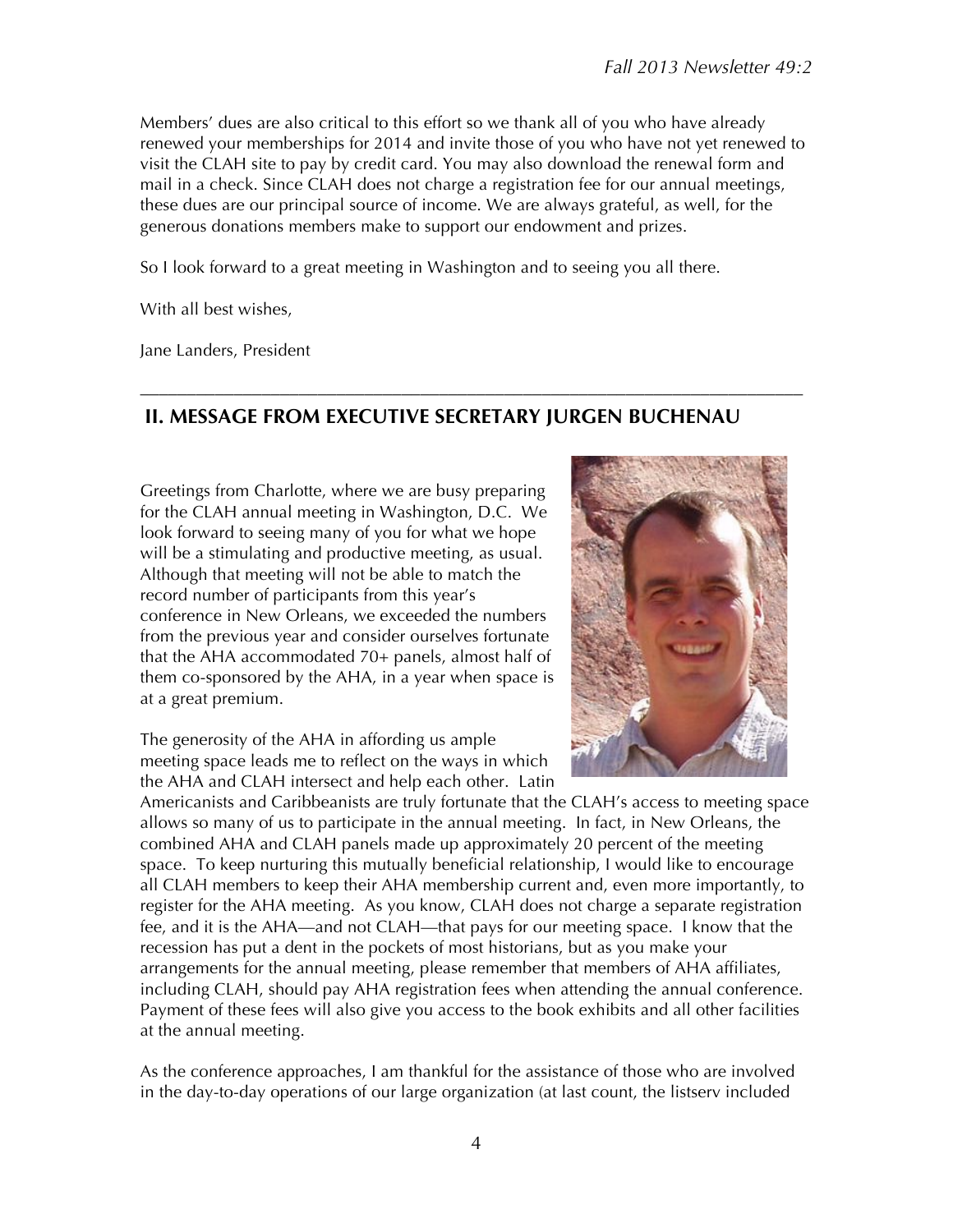1,251 members and former members). I appreciate the help of the fellow members of our Executive Committee, including President Jane Landers, past president Cynthia Radding, and president-elect Jerry Dávila. Busy with fulfilling the duties of administering a large department, I could not have done without the competence and knowledge of our Annual Meeting Director, Audrey Henderson. I have also been fortunate to be able to work with our new CLAH assistant, Candie Almengor, a first-year student in the Latin American Studies program at UNC Charlotte.

We look forward to seeing many of you in Washington, D.C.

Saludos,

Jürgen Buchenau

Executive Secretary

# **III. VALERIE MILLHOLLAND, 2013 DISTINGUISHED SERVICE AWARD RECIPIENT**

–––––––––––––––––––––––––––––––––––––––––––––––––––––––––––––––––––––––

We are delighted to announce that Valerie Millholland, Senior Editor with Duke University Press, will be honored with the 2013 CLAH Distinguished Service Award. This is in recognition of Valerie's extraordinary contributions to the field of Latin American history. Rarely, if ever, has this award gone to someone whose impact on the field has been as broad and wide-ranging as Valerie's. When she became Senior Editor at Duke, in 1992, the press was publishing at most one book a year in Latin American history. Furthermore, it was a time when two presses that had been mainstays of the Latin American history field—Princeton and California—decided to cut back drastically on their Latin American lists. It was precisely in this inauspicious moment that Valerie became captivated by Latin American studies and had the courage and foresight to see it as a field that could help rebuild Duke University Press. Under Valerie's guidance, Duke gradually built up its Latin American list, attracting submissions from first-time authors as well as established scholars. From June 2012 to June 2013, alone, Duke published 24 books in Latin American studies, 14 of them specifically in history. During the last ten years, books published by Duke University Press have won an award or citation six times for CLAH's Bolton-Johnson Prize. Over the course of her career at Duke, Valerie has "acquired" some 600 books, of which approximately 300 have been in Latin American history. Indeed, any historian of Latin America who has ordered books for a course in the last two decades knows just how large Duke University Press looms in our field. Aside from supporting first-book authors and sharing her wisdom with more senior colleagues, Valerie has sought to make translated works by historians in Latin America available to a North American academic audience. She has conducted workshops on academic publishing at a variety of universities in the US and abroad. And she has also been instrumental in the creation of the Duke series of "country readers" that has been indispensable for scholars in the Latin American field. In recognition for all she has done to advance and enhance the field of Latin American history, we are pleased to honor Valerie Millholland with the CLAH Distinguished Service Award.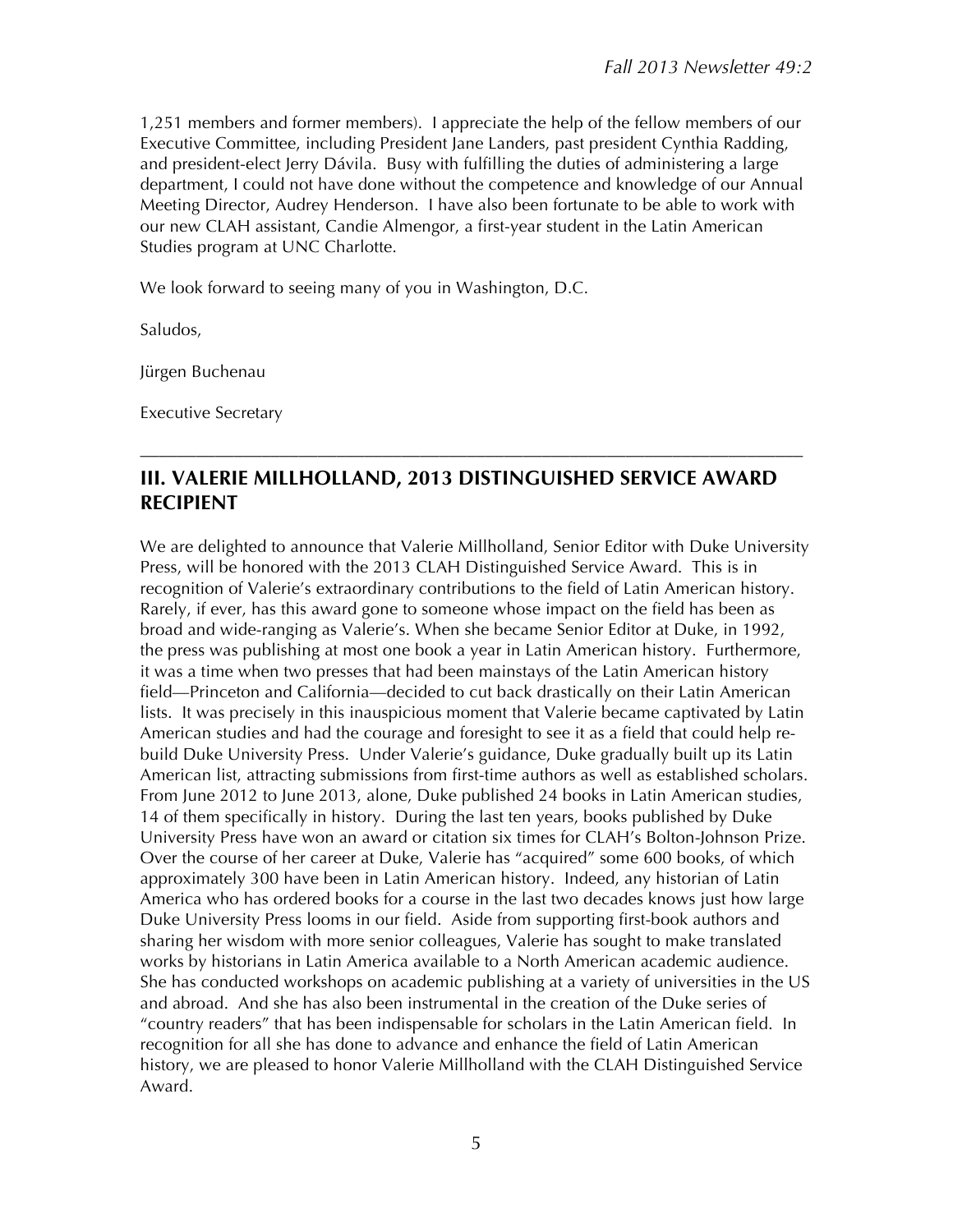# **IV. SCOBIE AWARD REPORTS**

#### **KRISTIE FLANNERY**

UNIVERSITY OF TEXAS AT AUSTIN "Contesting the Colonial Order on the Periphery of Empire: Popular Politics in Manila, 1762-1830."

–––––––––––––––––––––––––––––––––––––––––––––––––––––––––––––––––––––––

The James R. Scobie Award and a Summer Research Fellowship from the History Department at the University of Texas at Austin made it possible for me to pursue archival research in Manila in summer 2013. I worked in three archives in the course of my fiveweek stay; the Spanish Documents section of the National Archives of the Philippines (NAP), the University of Santo Tomas Archives (USTA), and the Archdiocesan Archives of Manila (AAM). The holdings of these archives are incredibly rich for the study of the Spanish colonial rule in the Philippines in the later eighteenth and nineteenth centuries.

My dissertation research focuses on the history of Manila and Spain's Asia-Pacific Empire during the late eighteenth and early-nineteenth centuries, a period of global crisis and revolution. Manila was one of the few cities that elected to remain part of the Spanish Empire through the 'Age of Revolutions'. The key question that my dissertation attempts to answer is why did Manileños chose loyalty to Spain over autonomy and independence at a time when colonial polities across Latin America chose to sever ties with the Empire? Was there something different about this colonial regime because it operated in the Pacific and not the Atlantic world that explains its resistance to the forces that undermined the Spanish empire in the Americas?

I initially intended to answer this question through a 'deep history' of the British occupation of Manila in 1762-1764, the subject of my masters' report. What is fascinating about this event is that even though the walled city of Manila fell to the British after ten days of heavy assault, the invaders never succeeded in extending Anglo colonial rule far beyond Intramuros and into Manila's hinterland and provinces of Luzon. Analysing the resilience of Spanish colonial rule in Manila under the pressure of a foreign invasion promises to reveal much about the dynamics of loyalty that operated in this historical moment. Accordingly, I devoted time in Manila to searching for records pertaining to the British occupation of Manila, and this proved fruitful.

Yet the bigger pay-off came from casting a wider net and recalling and reading a large number of dusty legajos that would give me a better sense of what was taking place in Manila in an expanded time period, and the nature of the ties of loyalty that bound people in Manila and its hinterlands and the crown. My findings ultimately led me to expand my research British occupation to an analysis of the Spanish colonial regime in Manila in the context of other crises.

One of the richest series of manuscripts that I discovered in the PNA was the *Reducciones de Pueblos – Pampanga.* This series includes a range of materials written by and about this indigenous people who were long-term allies of Spain. Thousands of Pampangan soldiers simultaneously mobilised to defeat the British and suppress uprisings of other indigenous people during 1762-1765. This series is a solid basis for exploring the role that the Indian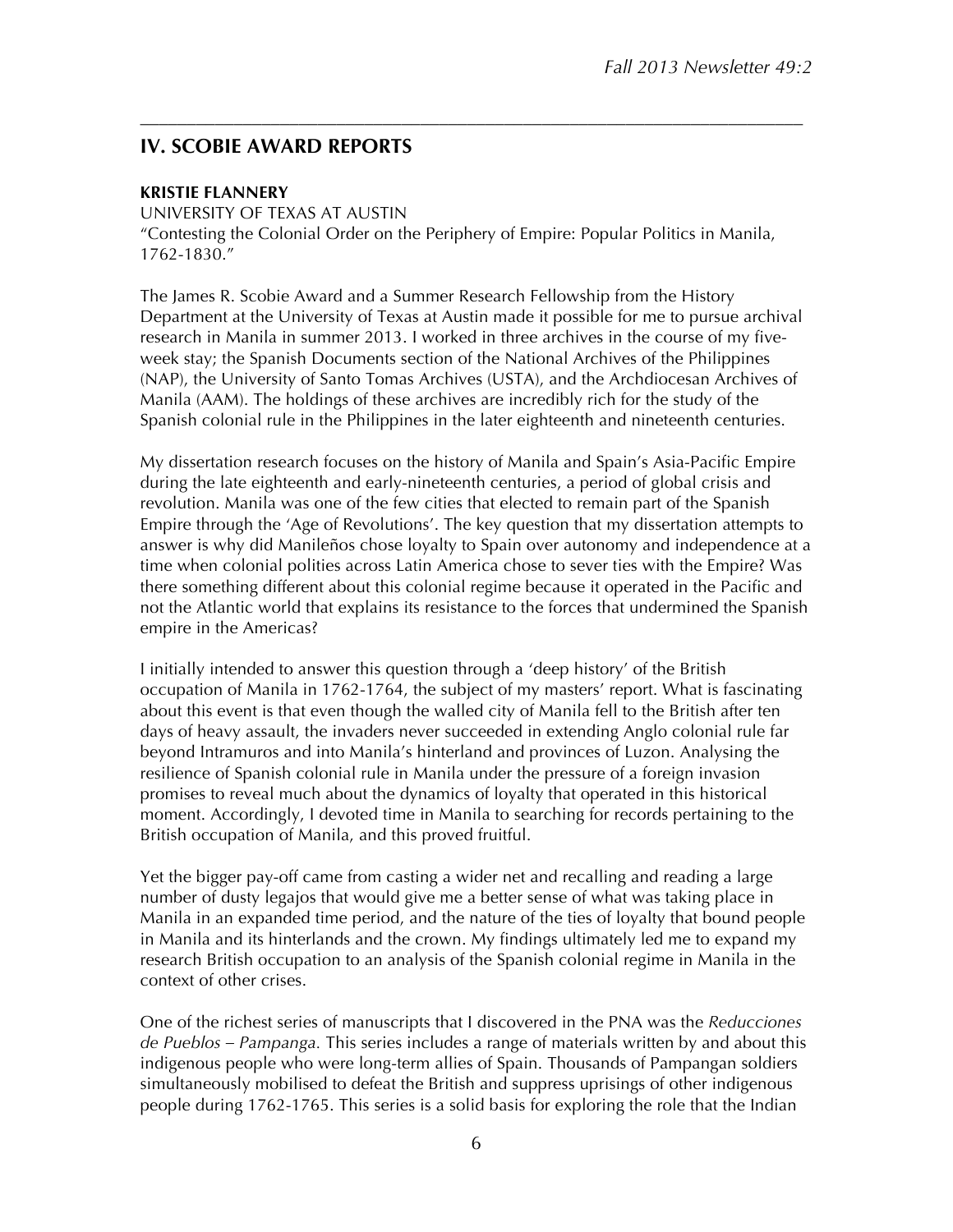conquistadors of the Philippines played in shoring up the colonial regime in the Pacific world in the eighteenth and early nineteenth centuries.

Scattered across these archives were manuscripts revealing Manila's late eighteenthcentury war with the 'Moros' or Muslim maritime communities in the south of the Philippines archipelago, who were known for their slave-raiding activities. Some of these sources suggested that Manileños united across racial and racial lines to defeat this common enemy. I intend to explore this thread further in my dissertation research.

Being physically present in Manila was also very important in shaping my research. The still-standing statue of Spain's King Carlos IV erected in 1824 by the people of Manila in thanks for the monarch's efforts to eradicate smallpox inspired me to hunt down archival material in the PNA and USTA about this early nineteenth century vaccine campaign. Investigating how the king's intervention in a public-health crisis shaped fidelity to Spain in Manila will also be part of my dissertation.

#### **CHLOE IRETON**

UNIVERSITY OF TEXAS AT AUSTIN "Afro Iberians in the early modern Iberian Atlantic: Mobility, Atlantic Networks, and Power."

In the sixteenth century, hundreds (if not thousands) of Afro-Iberians, some of them first generation Africans (manumitted slaves), acquired royal permits to embark in fleets to cross the ocean as vassals of the crown, that is, as Old Christians. My dissertation seeks to study this puzzle: how did free Sub-Saharan Africans manage to successfully claim an Old Christian status and travel in the Iberian Atlantic, creating transatlantic communities in their wake. I study the communities that they created and the religious discourses they deployed to do so. In my dissertation, I build on research I conducted this summer on communities of free Africans in New Spain, the Spanish Caribbean and Iberian cities. I explore the production of knowledge and circulation of information and cultural ties between urban nodes in the Iberian Atlantic facilitated by itinerant African travellers and interrogate whether Afro-Iberian travellers engaged in meaningful ways with urban black communities as they visited diverse urban locales, thereby serving as intermediaries who shared varied forms of knowledge and cultural, religious, and political practices with African communities across different Iberian Atlantic sites. I posit that black travellers were part of trans-Atlantic, intra continental, and intra peninsular circulations.

With the generous support of the Conference of Latin American History James R. Scobie Award (\$1500), University of Texas at Austin Department of History Summer Research Fellowship (\$3000), and University of Texas at Austin Department of History Travel Grant (\$1000), I spent three months in the General Archive of the Indies and the Historical Provincial archive of Seville in the summer of 2013. I discovered 281 cases of free black Africans traveling with royal licenses in the Iberian Atlantic between 1509 and 1640. The black petitioners represented a myriad of economic experiences and skills, including artisans, sailors, divers, actors, *procuradores* (legal representatives), alms collectors, musicians, soldiers, merchants, and healers. I also discovered that free *bozales* (recently arrived from Africa as slaves) and their descendants, *ladinos* (hispanized Iberian-born Africans), successfully argued in the House of the Trade in Seville that they should be given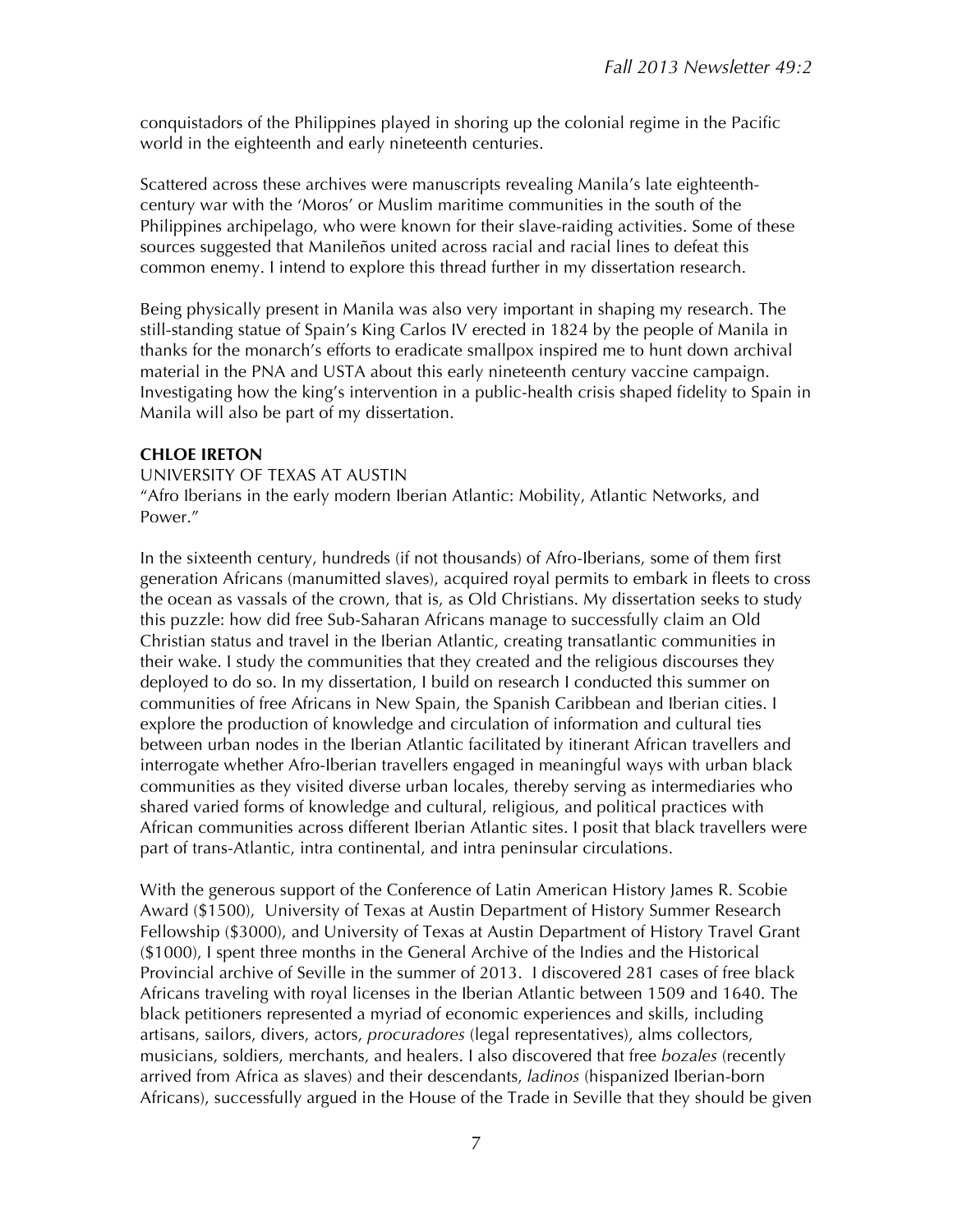permission to travel to the New World because they were Old Christians from West Africa. Character witnesses appended to such applications linked applicants' West African origins to an Old Christian heritage, stating that the numerous Royal decrees of the sixteenth century that sought to curtail the travel of New Christians, criminals, heretics, and those who had been pursued by the Inquisition, did not pertain to their cases. While such Afro-Iberian applicants may be considered as black *ladinos* as they were fluent in Castilian and were well known in the Iberian cities where they lived, ultimately it was the colour of their skin and African heritage that enabled them to successfully argue that they were as Old a Christian as any white Iberian and that they should be given permission to travel to the New World.

I have turned my summer research into a Masters Report and I am currently working on funding proposals for yearlong research grants to complete research for my dissertation in 2014/2015. I am extremely grateful to the Conference of Latin American History for providing crucial resources to complete my pre-dissertation research trip. I was not only able to explore important documents that have helped me to shape my PhD prospectus, but I also made important contacts in local archives and with other researchers from around the world.

#### **REBAKAH MARTIN**

THE PENNSYLVANIA STATE UNIVERSITY "Ritual Medicine in a Colonial Society: Inquisitional Encounters in Yucatán, 1620-1820"

Through the generous support of the Conference on Latin American History's James R. Scobie Award, I spent six weeks at the Archivo General de la Nación (AGN) in Mexico City performing archival research for my doctoral dissertation, "Ritual Medicine in a Colonial Society: Inquisitional Encounters in Yucatán, 1620-1820." My research focuses on healing as it was practiced and experienced by Yucatecans of different class, race, gender, and ethnic identifications during the early seventeenth through early nineteenth centuries. In particular, I investigate the healing techniques, rituals, and materials used by medical professionals, peri-professionals, and *curanderos* in homes, monasteries, hospitals, and other healing spaces in colonial Yucatán.

I worked extensively with several document collections during the research period, searching for evidence of medical treatments and rituals practiced in colonial Yucatán. In addition to exploring the many instances of *curanderismo* prosecuted by the Holy Office of the Inquisition, I also discovered several other sources of medical history in the AGN's holdings, including military and civil criminal records in which medical doctors, surgeons, pharmacists, and other healers featured. Military criminal cases and hospital records in particular proved to be a rich source for locating surgeons and their community roles in Yucatán, as healers employed by the military kept meticulous records of the ailments affecting sick and wounded soldiers as well as of the supplies used for their treatment. Additionally, I was able to work with documents in several categories that addressed the establishment and day-to-day running of Yucatán's hospitals, shedding further light on the role that healing spaces played in Yucatecan medical culture.

This research period has helped me to gain a deeper understanding of the medical culture of Yucatán and of the complicated relationships that existed between healers, their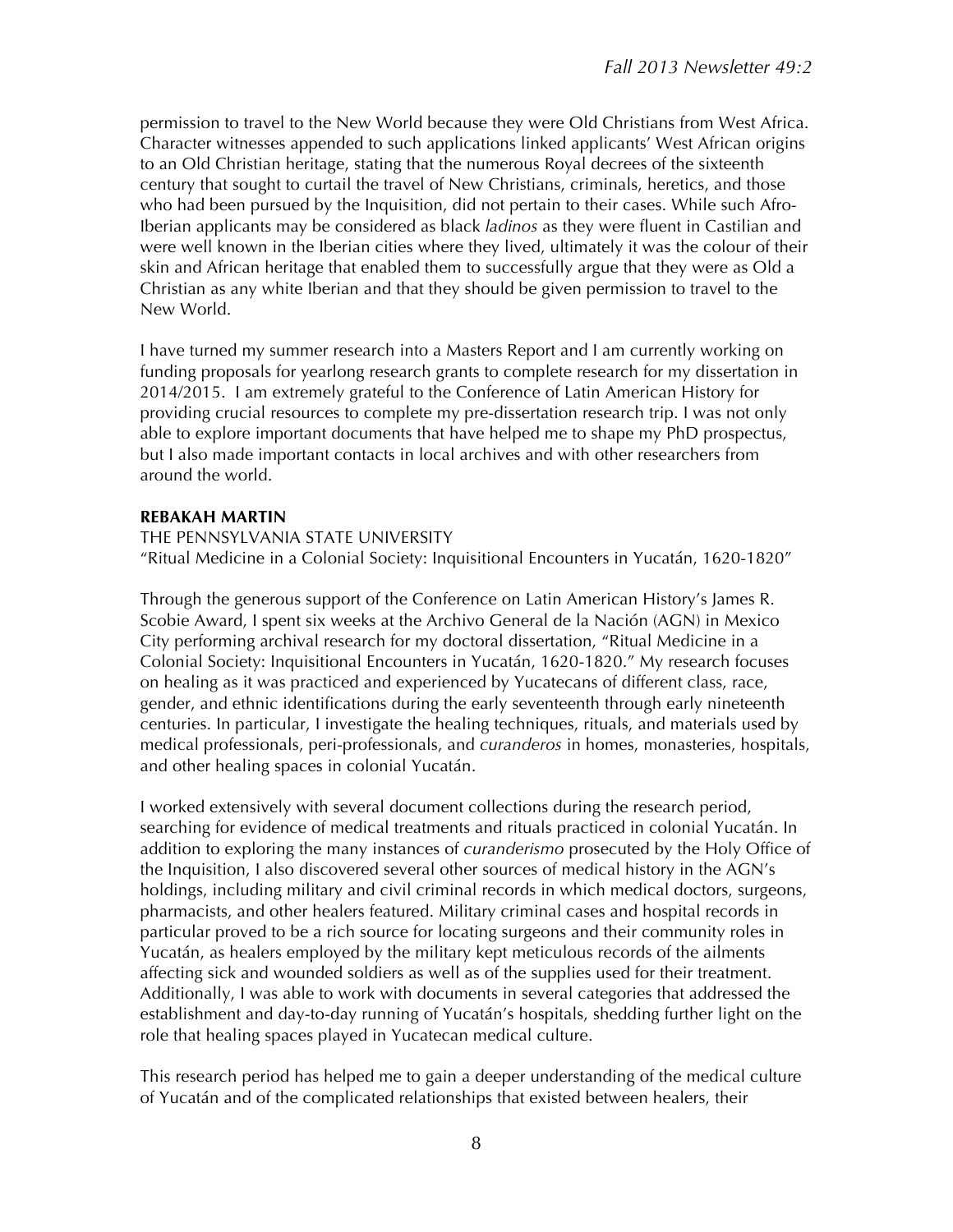communities, and church and state authorities. The work of midwives, love magic practitioners, surgeons, apothecaries, and those few medical doctors who ventured to the colonial periphery of Yucatán may serve as a lens through which to view colonial life during the early seventeenth through early nineteenth centuries, and I am gratified to see that their work and their presence shines through in the AGN's collections. I am grateful to the CLAH for supporting my doctoral research and helping me to take it in new directions.

#### **CHAD MCCUTCHEN**

UNIVERSITY OF TEXAS AT ARLINGTON "Born of Pumas and Lions: Mestizaje in Early Colonial Peru, 1532-1660"

Thanks to the James R. Scobie Award from the Conference on Latin American History, I was able to conduct preliminary dissertation research in Peru for four weeks. My project attempts to understand mestizo identity in early colonial Peru by examining the roles mestizos played in both the Hispanic and indigenous spheres of society. The existing historiography tends to focus on modern concepts of race and suggests that the Spanish relegated the mestizos to an inferior status due to biological inferiority. However, my research suggests that existing sociopolitical factors, such as illegitimacy and poverty, were more detrimental to their social advancement than race. Aside from these social impediments, mestizos possessed a cultural duality that was beneficial and potentially powerful within the first few generations following the Spanish arrival.

My findings so far also indicate that the society that initially emerged in early colonial Peru was a "mestizo society," a hybridization of indigenous and Hispanic culture. Far from implementing hegemony, the Spanish utilized alliances with various native groups to maintain their foothold in Peru. Within this hybrid culture, the growing mestizo populations were able to make alliances with powerful indigenous and Spanish groups. They also served in intermediary positions as priests, translators, and scribes, which often afforded them considerable influence. Mestizo influence and alliances within this hybrid culture manifested in several plots, riots, and revolts as the Spanish attempted to impose their will. In response, the Spanish implemented policies to subjugate the mestizo populations and limit their impact on society.

This award allowed me to determine that my project is viable and exposed me to a wide range of documents. During my trip I was able to access material in several archives in Lima, Cusco, and Arequipa. In Lima, I conducted research in the *Archivo General de la Nación* and analyzed baptismal, marriage, and confraternity records at the *Archivo Arzobispal de Lima*. In Arequipa, I found several important documents from the local council records housed in the *Biblioteca Municipal*. In Cusco, I searched through criminal records in the *Archivo Regional de Cusco*, the church council records in the *Archivo Arzobispal de Cusco*, and found published documents in the *Centro Bartolomé de Las Casas*. In these archives I discovered material vital to my research, including letters from early conquistadors discussing their mestiza offspring, evidence concerning a mestizo revolt in Cusco, testimony from an Incan princess regarding her well known mestizo son, and correspondence calling for the establishment of schools and houses for mestizos.

The research I conducted on this trip not only supported the feasibility of this project, but also presented me with new ideas. For example, while I had been focusing predominately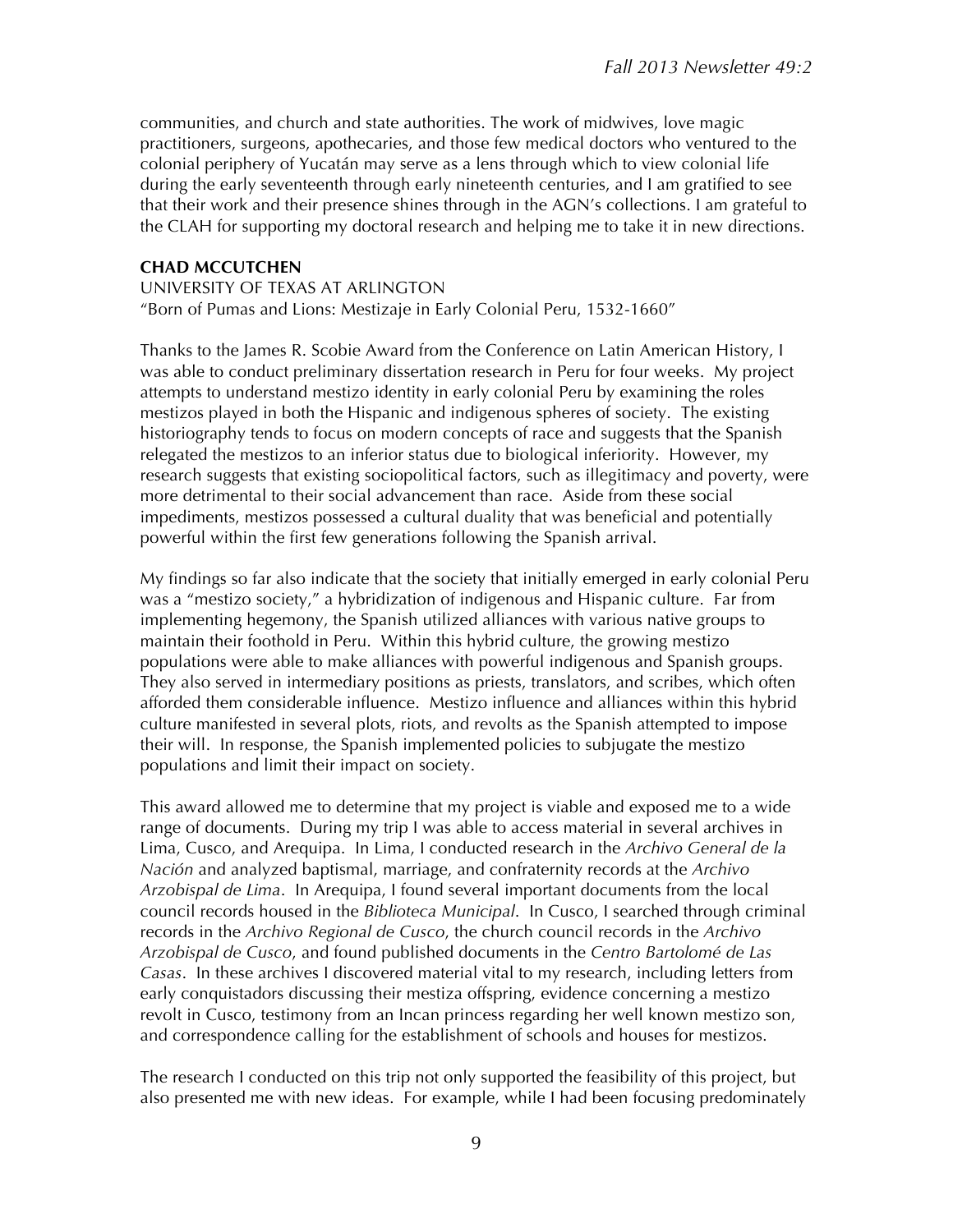on Hispanic policy, analyzing some new documents forced me to consider the natives' attitude towards the emerging mestizo population. As indigenous culture in Peru was often incorporative in nature, mestizos provided opportunities to extend kinship networks. This new perspective makes a valuable addition to my current work.

I am extremely grateful to the Conference on Latin American History for the James. R. Scobie Award. I would also like to thank Dr. Susan Ramirez for her advice and help, Dr. Paul Boller and the committee for the Boller-Worcester Fund for the opportunities they have provided me, and the rest of the faculty in the Department of History and Geography at Texas Christian University for their continued support.

#### **JOHN MILSTEAD**

MICHIGAN STATE UNIVERSITY "Afro-Mexicans and the Making of Modern Mexico"

I would like to thank the Conference on Latin American History and the 2013 Scobie Award Committee for awarding me the James R. Scobie Award. Winning this grant provided me with the opportunity to spend the summer researching in Mexico, and it has proven crucial to conceptualizing my project, honing my methodology, crafting proposals for dissertation research grants, and developing a feasible plan to complete field research in the future.

My dissertation project, *Afro-Mexicans and the Making of Modern Mexico*, targets an often neglected segment of Mexico's population with comparative case studies of two predominantly Afro-Mexican regions – Jamiltepec, Oaxaca and Córdoba, Veracruz – in the nineteenth century. I seek to understand how inter-ethnic tensions and alliances have shaped Afro-Mexican interactions with coastal Mixtecs in Jamiltepec and mestizos in Córdoba. My initial research indicates that social status, economic ties, and geographic location influenced the construction of race in these regions and shaped unique cultural identities that survive today.

The Scobie award enabled me to visit Mexico City, Oaxaca, and Veracruz to test these initial assumptions in each region's vast archival collections. Beginning in early May, I researched in the Archivo General de la Nación in Mexico City for two weeks consulting colonial census records and political documents. I then spent approximately three months researching in the state, judicial, and notarial archives in Oaxaca, and as a result, the extensive evidence that I uncovered while there will allow me to devote more time researching in Veracruz when I return. Before leaving Mexico in late August, I also visited the municipal, notarial, and state archives in Xalapa and Córdoba, Veracruz. This research has provided me a better understanding of the nineteenth century social and cultural milieu that defined politics, race, and citizenship in each region.

CLAH's commitment to innovative scholarship and research on Latin American history enabled me to explore the puzzling mix of silences and pronunciations of Afro-Mexican racial identity in Mexico's post-caste society. The evidence I uncovered over the summer suggests that Afro-Mexicans in both locations often avoided specifying their racial identity in public forums, and instead preferred to petition for their rights as citizens or soldiers. Sacrifice and honor served as the ultimate rallying call and often defined nationalistic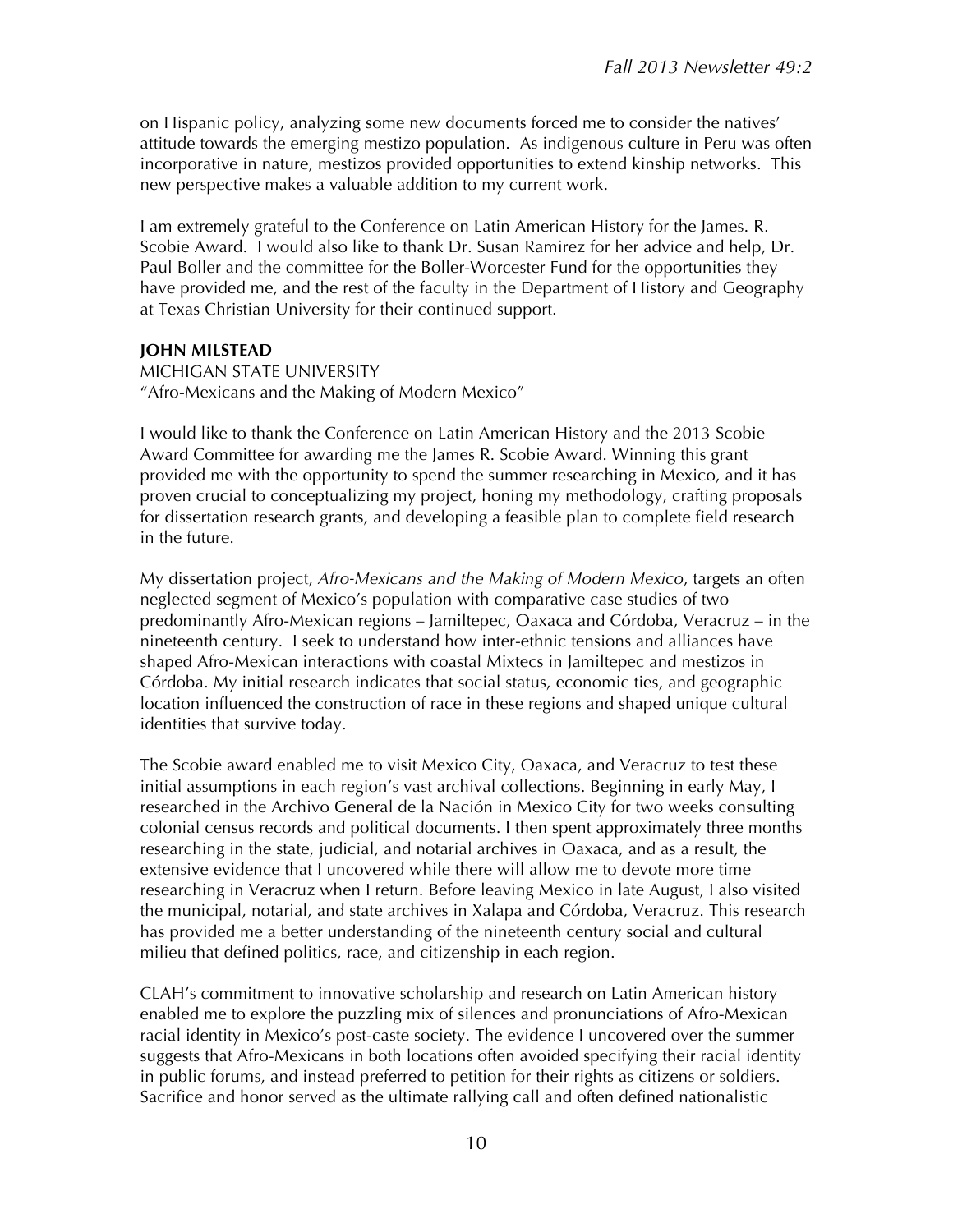pronunciations as Mexican citizens rather than appeals to racial or ethnic solidarity. In the public sphere, they participated in post-Independence politics, helped define notions of citizenship, and played a vital role in the national project. However, their decisions about where to live, who to marry, what careers to pursue, and who to spend their leisure time with reveal an enduring Afro-Mexican identity shaped by the unique histories and cultures of their communities.

I look forward to returning for extended field research to uncover the role of Afro-Mexicans in the making of Mexico. Thanks to the Scobie award, support from my dissertation advisors, Peter Beattie, Vanessa Holden, Edward Murphy, Benjamin Smith, and the Michigan State University History Department, I have an excellent foundation on which to build this future endeavor. Thank you.

–––––––––––––––––––––––––––––––––––––––––––––––––––––––––––––––––––––––

### **V. ANNOUNCEMENTS**

#### **American (Inter)Dependencies**

New Perspectives on Capitalism and Empire, 1898-1959 April 3-5, 2014 at New York University http://americaninterdependencies.wordpress.com

Call for Papers

In the spring of 2014, we will convene an international conference at New York University to investigate the coproduction and dynamic interrelation of the U.S., Latin American, and global economies in the half-century between the Spanish-American War and the Cuban Revolution.

This pivotal period saw broad transformations in ideas, institutions, and practices of capitalism and imperialism in the western hemisphere and around the world. Historians have conventionally approached these transformations through analytical frameworks such as dependency and diffusion, depicting a one-way flow from a powerful North to a powerless South. To challenge such top-down analysis, we aim to bring together scholars of the United States, Latin America, and the Caribbean to explore the multidirectional processes, reciprocal impacts, and global dimensions of inter-American economic relations.

Drawing methodologically from the new cultural history, the new international history, and the history of capitalism, we will explore how transnational ventures in areas including finance, agricultural policy, resource extraction and exchange, transportation, and industrialization shaped not only the political economy of development in twentieth century Latin America, but also the political economy of U.S. capitalism. At the same time, we will consider how social groups and political actors appropriated, contested, and redirected imperial, state, and corporate power through their own experiments in coalition building, the organization of labor, the regulation of capital, economic interventionism, and alternative forms of governance. We are especially interested in exploring how the strategies, structures, and alignments that took shape in the western hemisphere in this period have organized global capitalism under U.S. hegemony.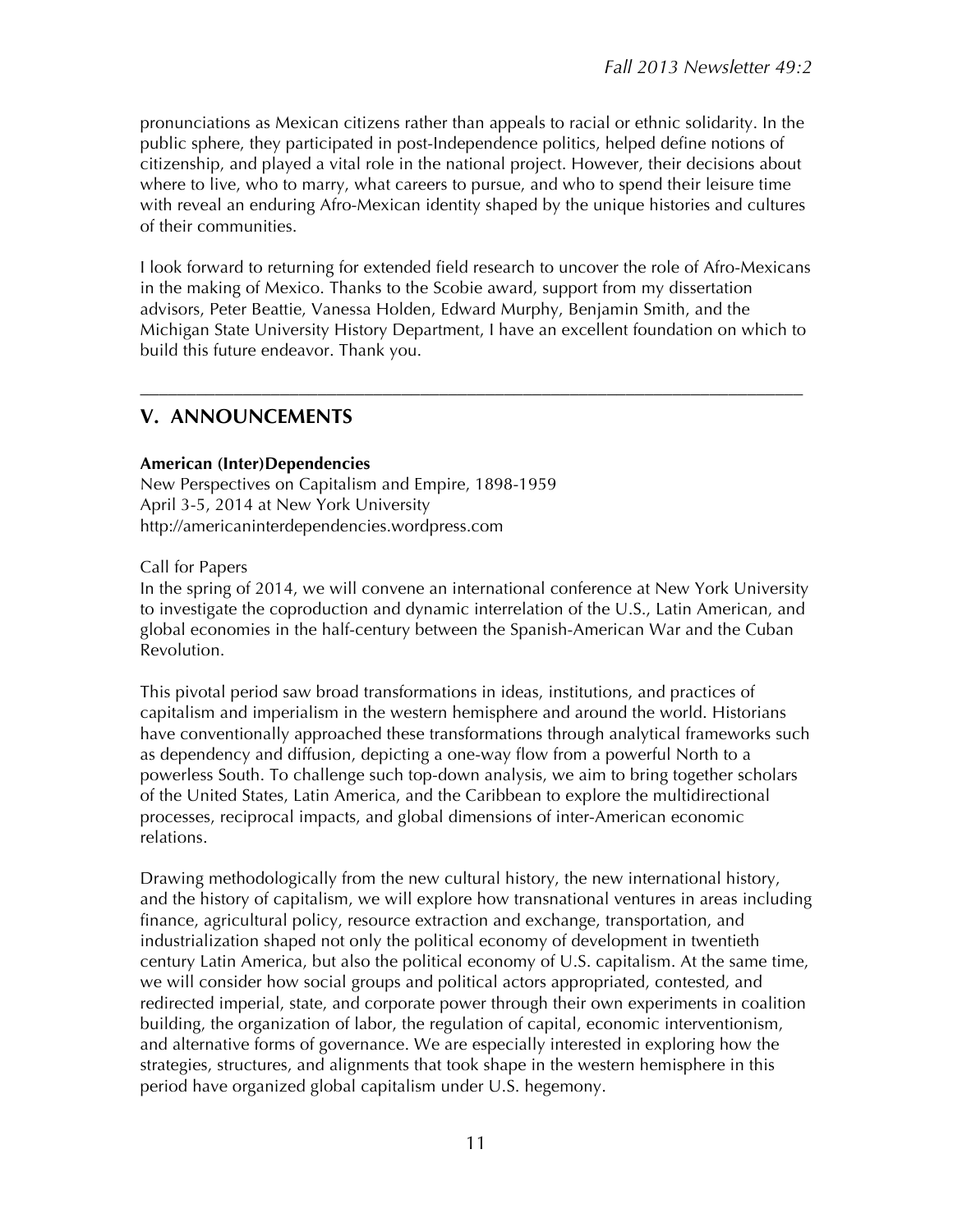Potential topics include but are not limited to:

- Economic sovereignty, nationalism, and multilateralism
- Economic and social rights (including labor, public health, housing, consumption)
- Developmentalisms and modernization
- Commodity production and trade
- Forms of hemispheric "security"
- International law and institutionalized bodies of knowledge
- Inter-imperial competition and rivalry

**Abstracts of 500 words or less should demonstrate how papers will engage with the focus on reciprocal impacts, multidirectional processes, and global embeddedness. They should be sent to the conference organizers at nyulatam@gmail.com no later than November 1, 2013. Assistance for travel and lodging costs will be determined upon finalization of the conference budget.**

American (Inter)Dependencies has received generous support from the NYU Humanities Initiative, the NYU History Department, the New York City Latin American History Workshop, and the NYU Center for Latin American and Caribbean Studies.

#### **RMCLAS 2014 Annual Conference, Durango, Colorado**

The 61<sup>st</sup> Annual Meeting of the Rocky Mountain Council for Latin American Studies will be held in Durango, CO on Wednesday, April 2<sup>nd</sup>, through Saturday, April 5<sup>th</sup>, 2014. The RMCLAS Annual Meeting provides an opportunity for scholars and graduate students to share original research on Latin America. The conference hotel will be the Historic Strater Hotel.

#### Call for Papers

The RMCLAS Program Committee is now accepting panel and paper proposals on general topics in Latin American Studies. We encourage presentations from all disciplines including, but not limited to, Anthropology, Archaeology, Art History, Cultural Studies, Economics, Environmental Studies, Ethnomusicology, Film Studies, Gender Studies, History, Linguistics, Literature, Political Science, and Sociology.

We suggest that panels consist of a chair, at least three presenters, and a commentator (one of whom may be the chair and/or commentator) and a commentator. Papers can be in English, Spanish, or Portuguese. Please fill out the panel proposal form by using the link below. This form will also accommodate single-paper proposals. The deadline for panel and paper proposals is **JANUARY 15, 2014**.

Here is the link to the proposal form. Be sure to hit "submit" when you are done. It is probably wise to prepare your panel proposal in your word processing program and then paste it into this form (to avoid losing info etc.). **You should have a backup of your proposal in any case**. Here is the link:

https://docs.google.com/forms/d/1dTEnMgYVntay0Y6V3ASnDjXE21sjtvzeg6OZAIKOvA/vie wform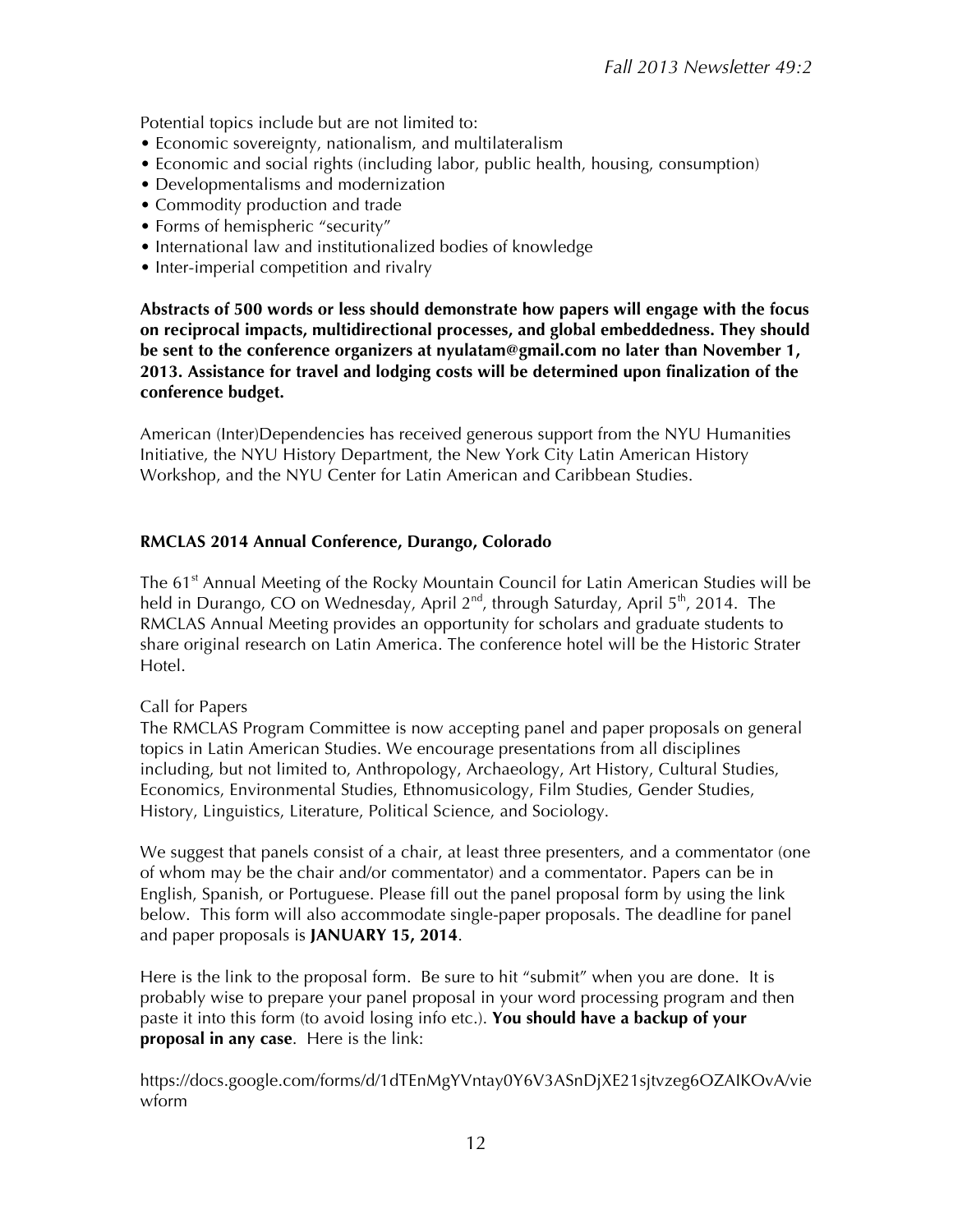Also remember that if your panel/paper is accepted, membership in RMCLAS and conference registration is required to participate in the conference.

Sincerely,

2014 President, Jay Harrison, Fort Lewis College (jtharrison@fortlewis.edu) Colonial Program Chair: Christoph Rosenmüller, Middle Tennessee State University Modern Program Chair: James Garza, University of Nebraska-Lincoln

#### **Call for Papers 61st Annual Meeting of the Southeastern Council of Latin American Studies (SECOLAS)**

Hyatt French Quarter Hotel New Orleans, Louisiana March 27-29, 2014 Hotel Information: Hyatt French Quarter. To make online room reservations under the SECOLAS block, go to: https://resweb.passkey.com/go/secolas. You can also call the hotel directly at 1-888-421-1442 and make reservations by phone identifying the SECOLAS group and the conference dates.

\*Conference participants must be SECOLAS members.

Proposal Submission Deadline: December 1, 2013

Conference Theme: "Latin America's Global Presence"

The 61st Annual Meeting of SECOLAS will take place at the Hyatt French Quarter Hotel in New Orleans, Louisiana, from Thursday, March 27 to Saturday, March 29, 2014. SECOLAS invites faculty members, independent scholars and graduate students to participate in the conference through panel proposals and individual paper proposals. Featured speakers will address the conference theme. While papers and panels that incorporate this theme (broadly conceived) are encouraged, they are not required.

Send proposals, including a 250*‐*word abstract for each panel and/or paper and a brief CV (no more than

2 pages) for all panelists, to the most appropriate program chair:

History and Social Sciences Stephen Morris Political Science Department Middle Tennessee State University sdmorris@mtsu.edu

Literature and Humanities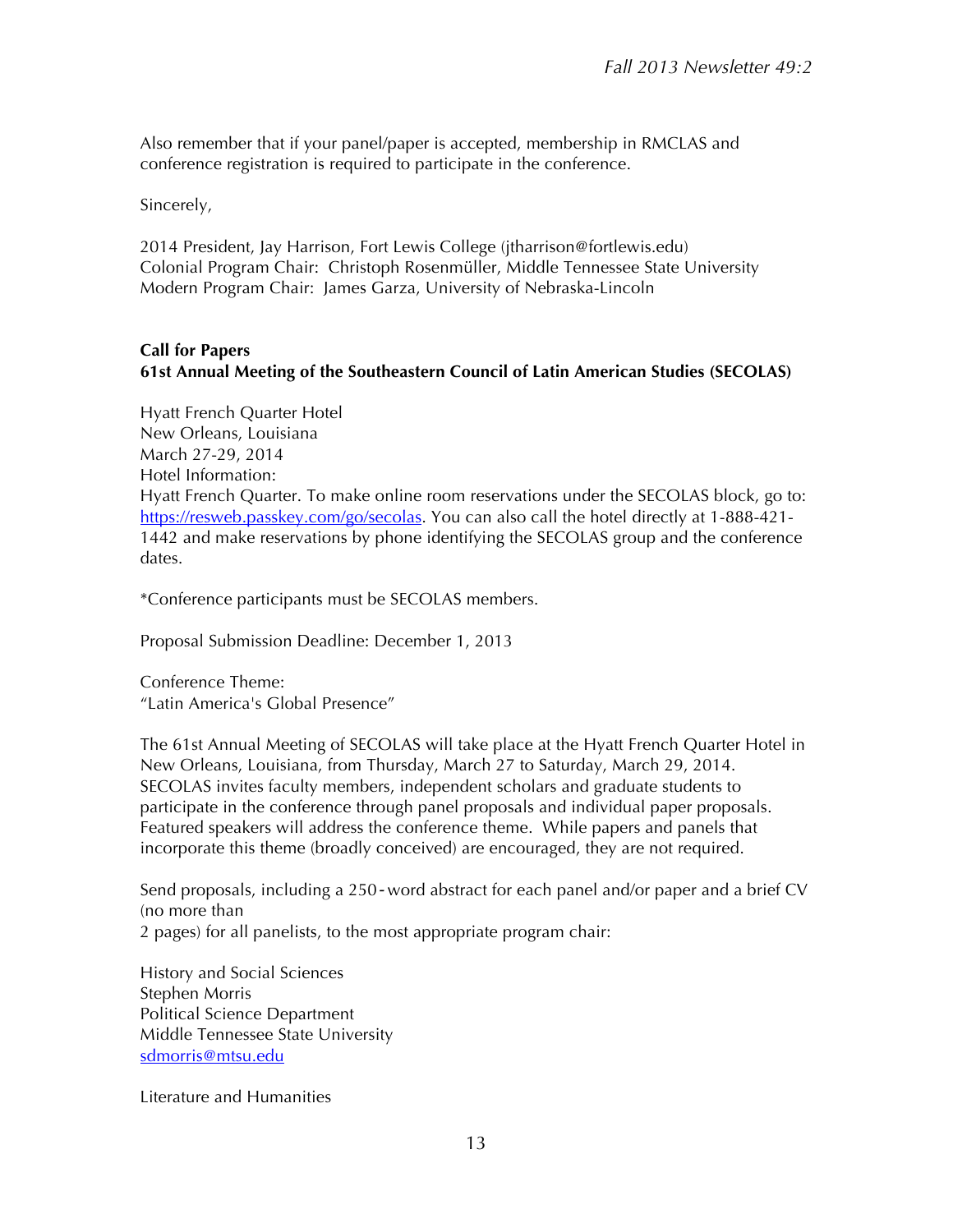Uriel Quesada Center for Latin American & Caribbean Studies Loyola University uquesada@loyno.edu

Local Arrangements: Jimmy Huck, Latin American Studies, Tulane University, jhuck@tulane.edu

Alana Wilson for Angela Herren Rajagopalan PhD | SECOLAS Secretary-Treasurer UNC Charlotte | Department of Art and Art History 9201 University City Blvd. | Charlotte, NC 28223 Phone: 704-687-0186 | Fax: 704-687-0210

Email: Secolas-org@uncc.edu

#### **VI. IN APPRECIATION: CLAH ENDOWMENT AND FUND CONTRIBUTORS**

–––––––––––––––––––––––––––––––––––––––––––––––––––––––––––––––––––––––

#### **CLAH PRIZES AND AWARDS**

Kristen Block David Parker Stephen Neufeld John Schwaller Frank Salomon Peter Stern

#### **WARREN DEAN AWARDS**

Leslie Bethell Marshall Eakin Alejandra Osorio Bryan McCann Steven Topik Uri Rosenheck John French Evan Ross Sueann Caufield

#### **LEWIS HANKE POST-DOCTORAL PRIZE**

Stanley J. Stein Peter Stern Evan Ross

**ELINOR MELVILLE AWARDS** Barbara Mundy

#### **JAMES R. SCOBIE AWARDS**

Uri Rosenheck Evan Ross

#### **MEXICAN HISTORY BOOK PRIZE**

Stephen Neufeld Peter Stern Margaret Chowning Stephen Lewis

### **VII. WELCOME TO LIFETIME MEMBERSHIP STATUS**

Jerry DAVILA Monica RANKIN Karin ROSEMBLATT

–––––––––––––––––––––––––––––––––––––––––––––––––––––––––––––––––––––––